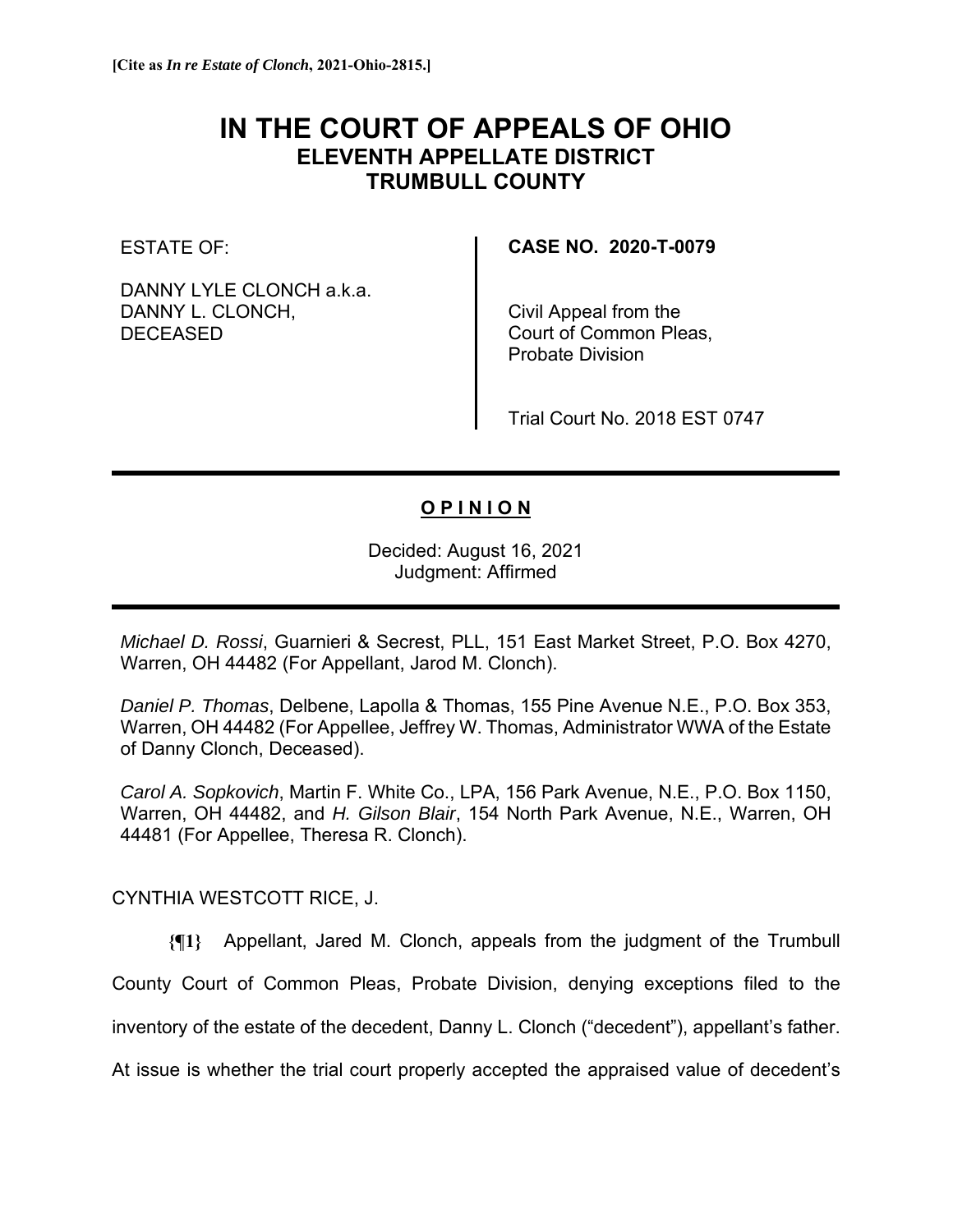real estate, set forth in the inventory's schedule of assets. For the reasons below, we affirm.

**{¶2}** Appellee, Jeffrey W. Thomas, Administrator WWA of the Estate of the decedent, filed an inventory on July 10, 2019, and appellant filed five exceptions to the inventory. After a hearing on the exceptions to the inventory took place, the probate court issued the March 3, 2020 judgment entry and ordered the fiduciary to amend the inventory within 14 days to include two motor vehicles transferred to the surviving spouse and to include the decedent's golf cart. In that entry, the court also overruled all remaining exceptions to the inventory. On March 19, 2020, the amended inventory was filed with the probate court.

**{¶3}** Appellant appealed but, in *Estate of Clonch*, 11th Dist. Trumbull No. 2020- T-0017, 2020-Ohio-3938, this court dismissed the appeal for lack of a final, appealable order. This court concluded the probate court had not approved the inventory or amended inventory and thus, the order was not yet final and appealable. On remand, the trial court approved the amended inventory and appraisal of the decedent's real estate on October 1, 2020. Appellant now appeals the March 3, 2020 entry, which approved the fiduciary's \$58,000 appraisal of the real estate at issue. Appellant assigns the following as error:

**{¶4}** "The trial court erred in overruling the exception to the inventory relating to the value of the Estate's real estate."

**{¶5}** During the hearing on exceptions to inventory, two real estate appraisers testified to their respective opinions on the fair market value of the real estate. Appellant's appraiser, Jeff Morganstern, opined the property had a value, on the date of decedent's death, of \$109,500. Alternatively, appellees' appraiser, Barry Dunaway, set the property's

2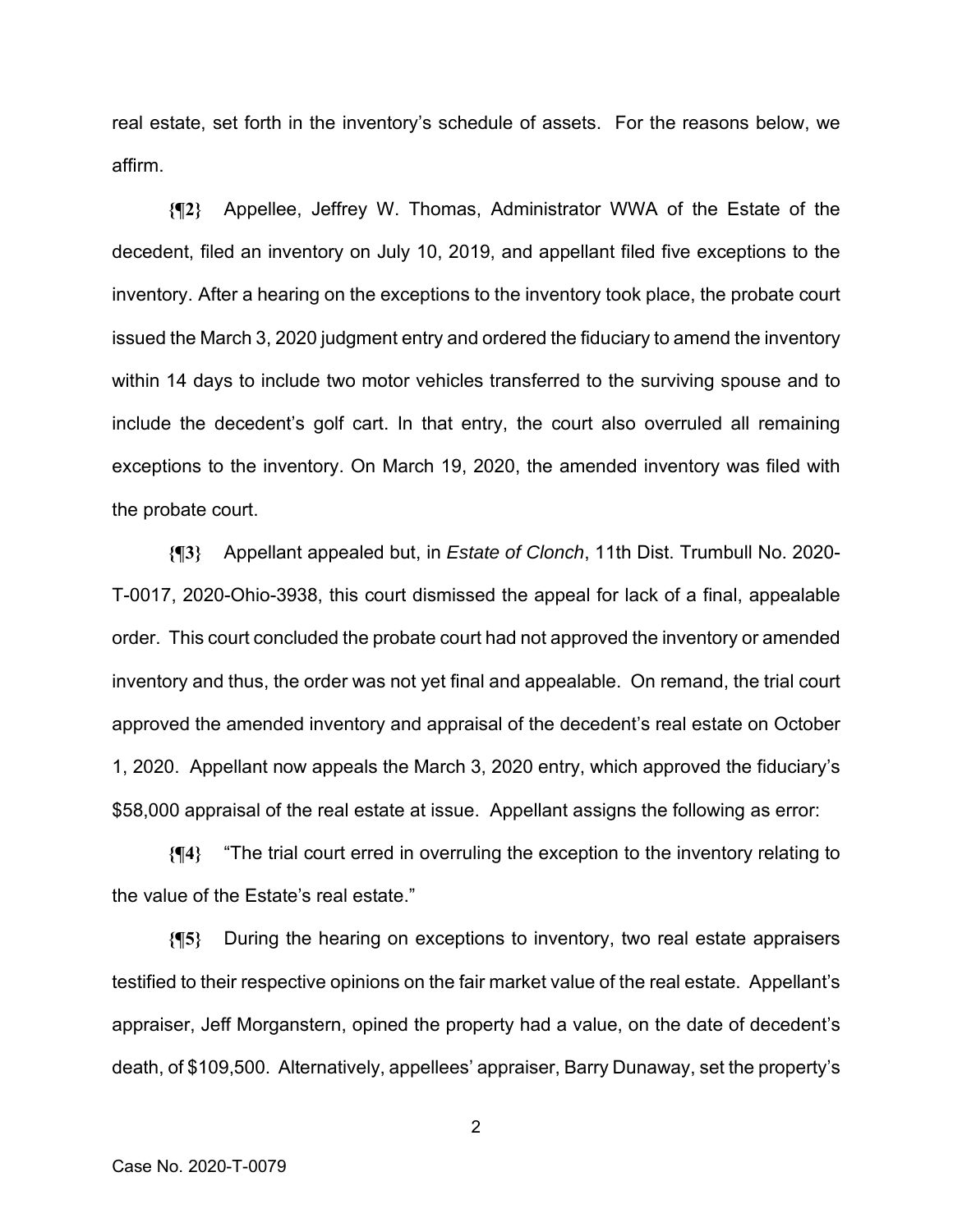value at \$58,000. Appellant contends the trial court erred in accepting Mr. Dunaway's opinion because he evaluated the property on June 7, 2019. Statutorily, the value must be assessed as of the date of the decedent's death, June 17, 2018. Because Mr. Dunaway's opinion valued the property nearly a year after the death, appellant argues the trial court erred in approving his appraisal over Mr. Morganstern's, whose appraisal was retroactively adjusted to reflect his opinion of the property's value in June 2018.

**{¶6}** A hearing on exceptions to an inventory is a summary proceeding to determine whether the inventory included more or less than the decedent owned at the time of his death. *In re Estate of Etzensperger*, 9 Ohio St.3d 19, 21 (1984). We review a probate court's decision on an inventory hearing under an abuse-of-discretion standard. *In re Estate of Platt,* 148 Ohio App.3d 132, 2002-Ohio-3382, ¶13 (11th Dist.).

- **{¶7}** R.C. 2115.02 provides, in relevant part:
- **{¶8}** Within three months after the date of the executor's or administrator's appointment, \* \* \* the executor or administrator shall file with the court an inventory of the decedent's interest in real property located in this state and of the tangible and intangible personal property of the decedent that is to be administered and that has come to the executor's or administrator's possession or knowledge. *The inventory shall set forth values as of the date of death of the decedent.* (Emphasis added.)

**{¶9}** The court premised its judgment on Mr. Dunaway's more thorough inspection of the real estate at issue. The court emphasized that Mr. Dunaway performed both an inside and external inspection of the home, while Mr. Morganstern only did an exterior "drive-by" appraisal.

**{¶10}** According to Mr. Dunaway's testimony, the interior of the residence was in significant disrepair. Mr. Dunaway stated: "It's in extremely rough condition. It has no evidence of being well maintained. What upgrades and routine maintenance has been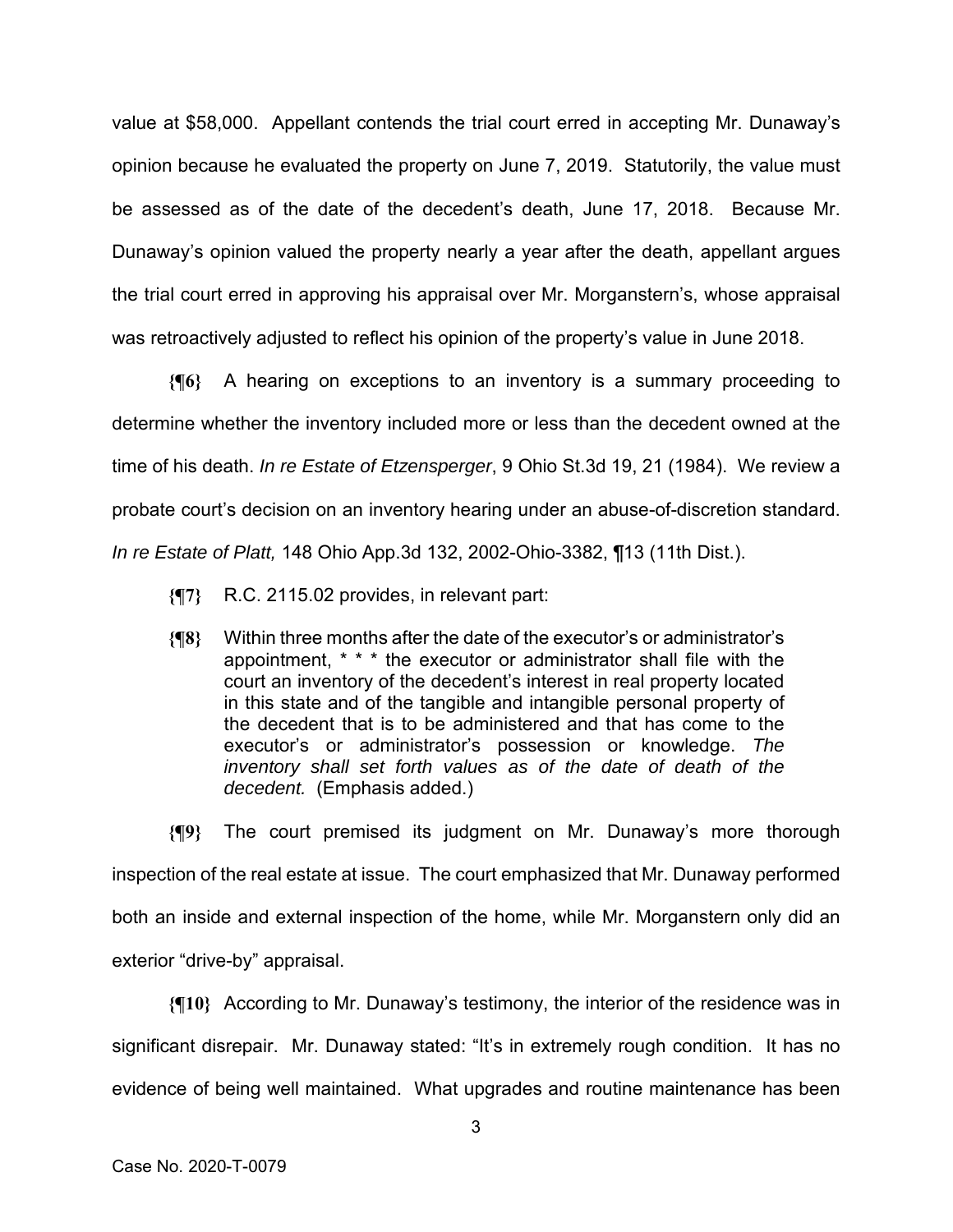done is not very professional. It's just [in] a very, very rough condition, both inside and out." Mr. Dunaway pointed out that, even though the house was listed as having three bedrooms, the occupants had engaged in a makeshift modification that eliminated one bedroom in order to modify access to the home's restroom. In his view, this modification was "very unorthodox" and likely unappealing to a future buyer. He also noted his concerns relating to the house's heat source. To wit, the home had ostensibly defunct base-board heat units hanging off the wall and there were no other "forced-air" heat mechanisms in the home; the only apparent heat source was a wood-burning stove. Moreover, Mr. Dunaway expressed concern about the realistic possibility that the home's septic system may need either updated or replaced. All of these points influenced Mr. Dunaway's valuation. In accepting his appraisal, the court observed:

**{¶11}** Although counsel [for the exceptor] raised doubts as to the valuation of the real estate by the fiduciary's expert, the failure of the exceptor's expert to obtain access to the inside of the premises failed to produce in the mind of the trier of fact a firm belief or conviction as to the value of the real property as sought by the exceptor. Therefore, the exception relating to the value of the real estate is overruled.

**{¶12}** While we acknowledge, as did Mr. Dunaway, that his appraisal was issued nearly a year after the death of the decedent, he testified that, had he assessed the property a year prior, there would be no significant difference. He testified the values would be the same or very close because there was no significant change in the market between June 2018 and June 2019. In effect, we conclude this testimony suffices to connect Mr. Dunaway's appraisal to the required statutory valuation timeframe. Indeed, we see no meaningful difference between Mr. Dunaway's testimony and Mr. Morganstern's retroactive assessment (Mr. Morganstern's original appraisal occurred in July 2019, but he did a retrospective assessment to provide statutory compliance). In light